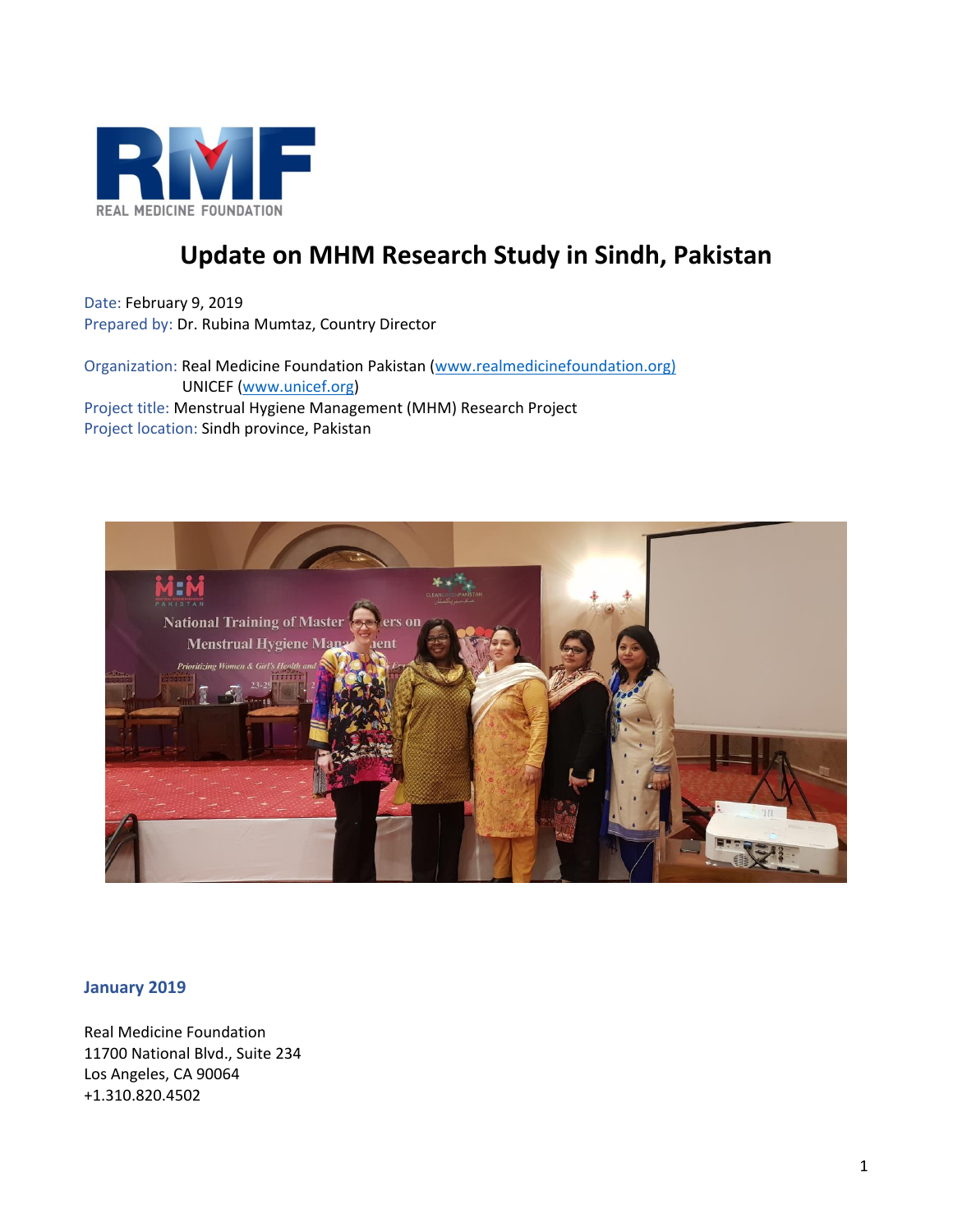### **Background**

In early 2015, Dr. Marni Sommer of Columbia University, in collaboration with Real Medicine Foundation and with funding from Grow N Know Inc (G&K), launched a research study to explore how the onset of menstruation and puberty influences Pakistani girls' school-going experiences, including school retention. The other key goal of the study was to develop the Pakistan Girls' Puberty Book in line with G&K's model of similar puberty books in low and middle-income countries, with the aim of promoting young women's health and education during pubertal transitions. This project is an adaptation of a similar research methodology previously used in studies conducted in Tanzania, Ghana, Ethiopia, and Cambodia, which also developed context-specific, culturally sensitive girls' puberty books; all above studies were conducted by the same principal investigator.

Starting in December 2016, RMF began building upon previous, successful studies in Punjab and Balochistan (conducted in collaboration with Columbia University) by extending our research to the province of Sindh. This Menstrual Hygiene Management (MHM) research study was funded by UNICEF, following the same research methodology as our previous studies, and collected data in Sindh to ensure that the diverse social and cultural norms and practices of Pakistan were included in the Pakistan Girls' Puberty Book. Our MHM research study came to a successful close by February 2017. The key outcome of the study findings was the development of the Pakistan Girls' Puberty Book, which was a natural next step to UNICEF's research and interventions in Menstrual Health Management in Pakistan.

### **Puberty Book Submission Status**

The Pakistan Girls' Puberty Book, developed by RMF Pakistan, University of Columbia, and UNICEF, has been submitted to the Provincial Ministries of Education of all four provinces—Punjab, Sindh, Khyber Pukhthunkhwa (KPK), and Baluchistan—with the request to incorporate it into their secondary school curricula as a supplementary reader. The province of Sindh was the first to formally accept this request in October 2018. The process of modifying the Pakistan Girls' Puberty Book, now referred to as the Girls' Book in Sindh, into a more culturally sensitive format and then translating it into Sindhi language is underway. This modification is being carried out as a collaboration between UNICEF, RMF Pakistan, and STEDA (Sindh Teachers Education Development Authority).

### **National Level TOT Seminar, January 2019**

Meanwhile, the National MHM Working Group took the first step towards introducing MHM as an awareness and health education strategy at a health facility level by holding a week-long National Level TOT (Training of Master Trainers) seminar. This took place on January 23–29, 2019 at Serena Hotel, Islamabad and was hosted by the chair of the MHM group, the Water Supply and Sanitation Collaborative Council (WSSCC). MHM Working Group members carried out development of MHM guidelines for primary health workers based on national information on MHM and best practices at a global scale. Members of the MHM Working Group brainstormed until consensus was achieved regarding each talking point. UNICEF compiled the newly developed guidelines into a formalized training handbook, which was translated into Urdu and handed over to the participants.

- The seven-day National Level TOT workshop was inaugurated with a High-Level Policy Dialogue on Menstrual Health & Hygiene Management. The details and agenda of the meeting are attached as Annex 1.
- The participants were mostly LHVs(Lady Health Visitors) who work in primary and secondary level hospital facilities and come into direct contact with female patients of all ages; some participants were representatives of local community organizations that are implementing MHM, health care services, and/or educational services in their project profiles. Participants originated from all parts of the country.
- Our Pakistan Girls' Puberty Book was selected as advocacy tool to be distributed to the trainers at the TOT workshop. Instruction on appropriate use of the book was delivered by Afshan of RMF Pakistan on January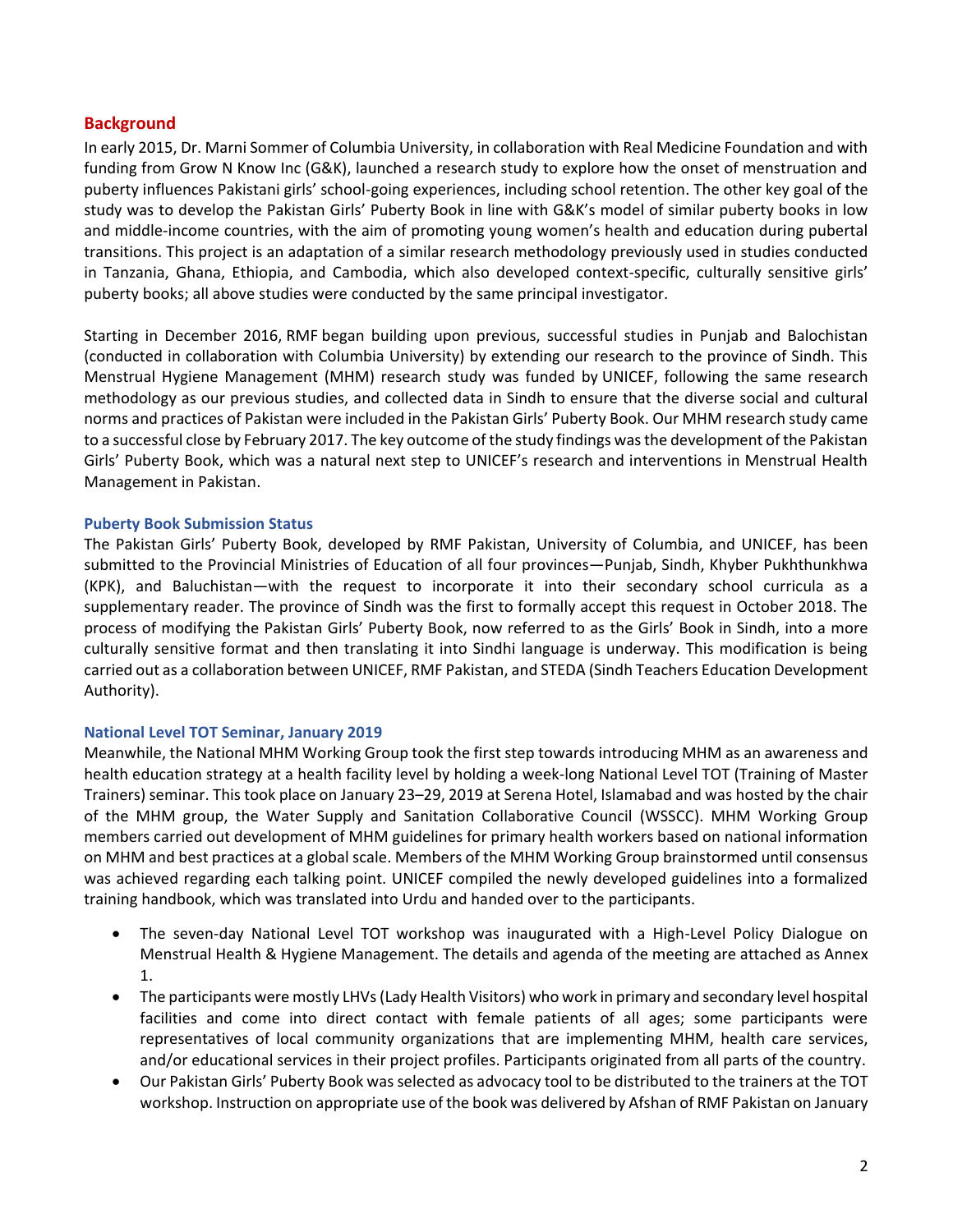28, 2019. This was accompanied by a live demonstration session at a local healthcare facility. Below are some featured photos of the event.

# **Project Photos**



*Afshan instructing participants on use of Puberty Book as an advocacy tool for MHM*



*Afshan distributing the Puberty Book to participants*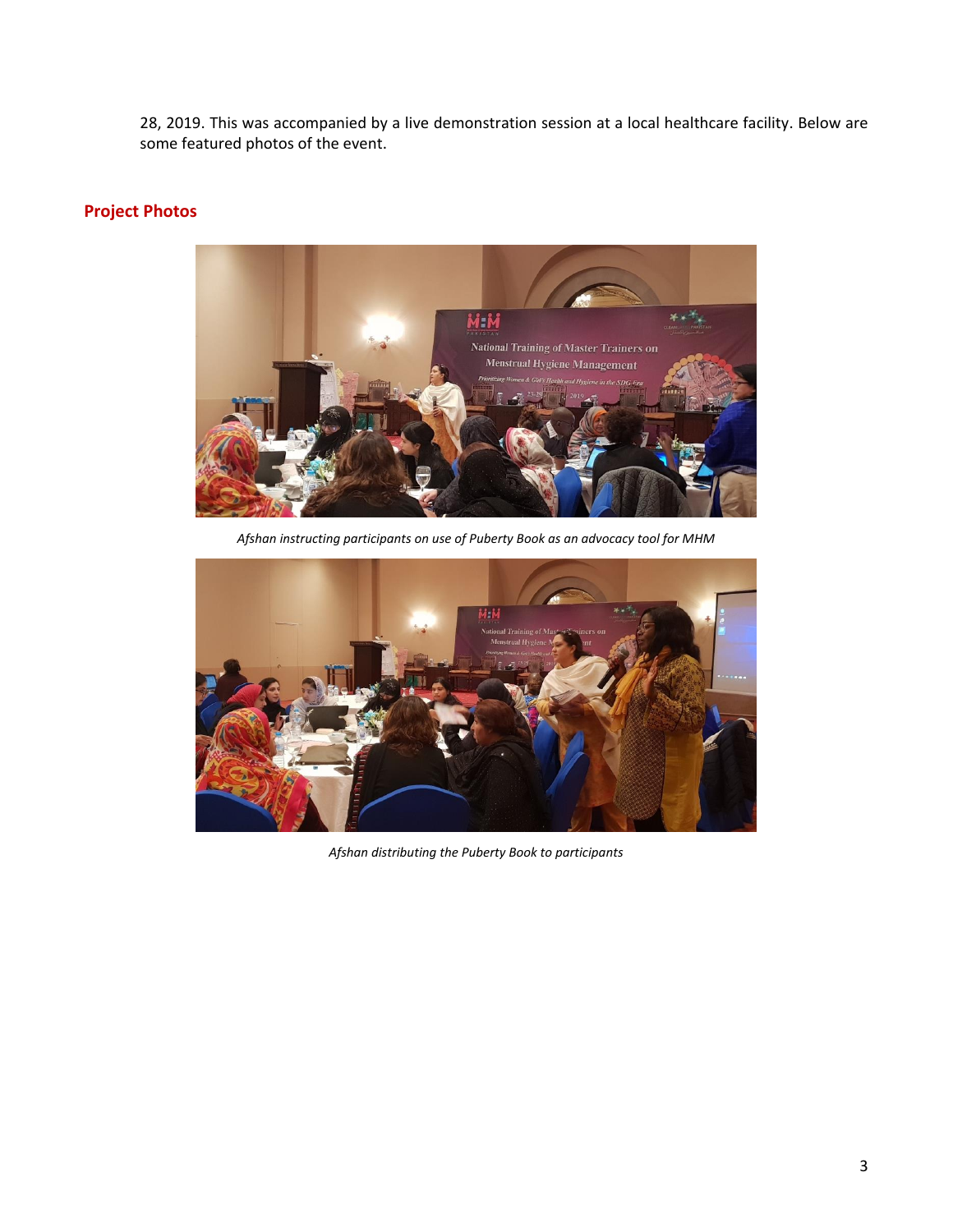

*Trainers of TOT Workshop L-R: Alisa Jones of WSSCC Asia Regional Office, Virginia Kamow of WSSCC Pakistan Office , Afshan of RMF Pakistan, Sumera Javed of HANDS Islamabad and Deepa Shakia of ERM, Nepal.*



*Afshan instructing TOT participants*

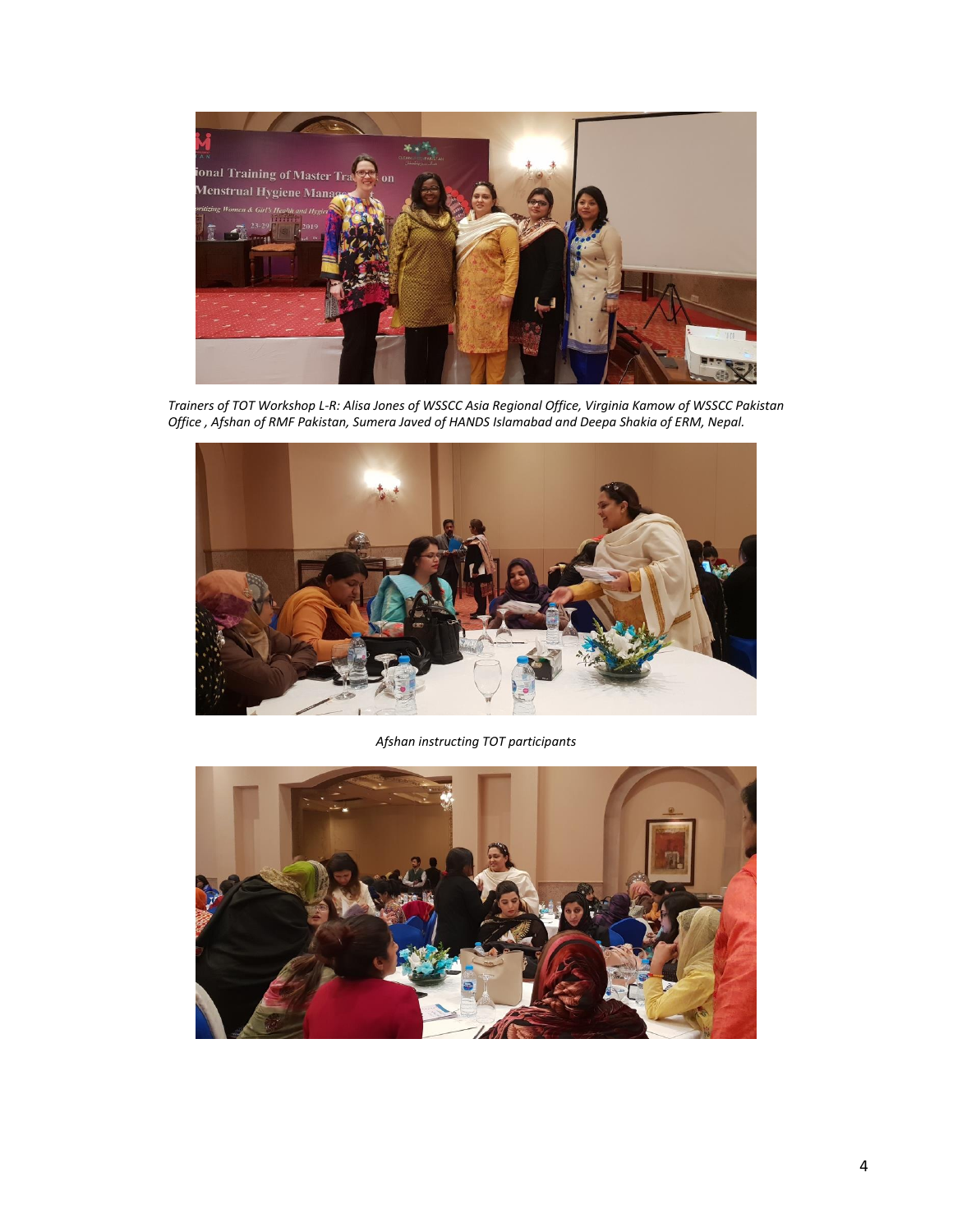

*Participants engaging in the Puberty Book advocacy training workshop*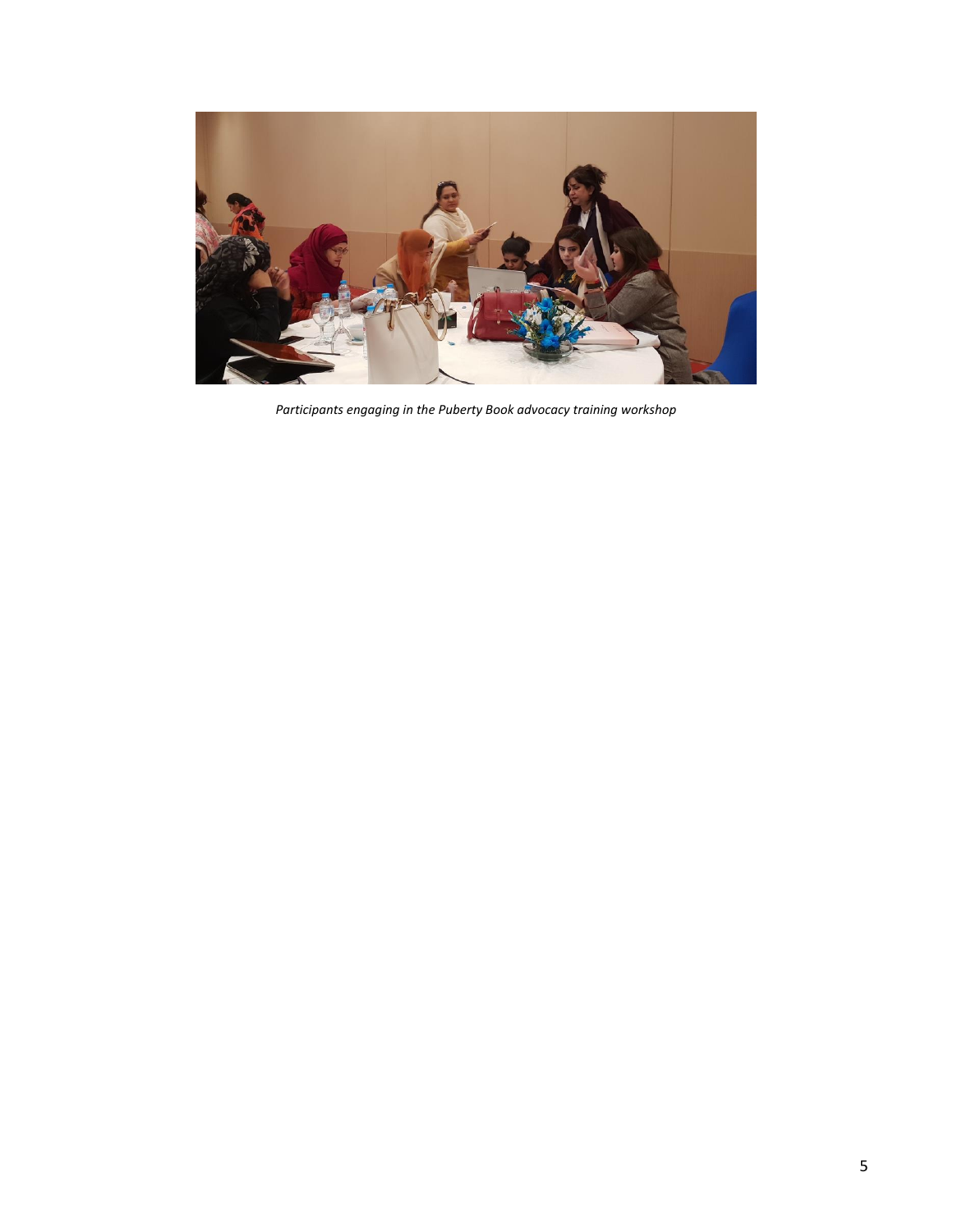

# **ANNEX 1: High-Level Policy Dialogue on Menstrual Health & Hygiene Management**

Date: January 23, 2019 Event location: Serena Hotel Islamabad Event host: *The National MHM Working Group Pakistan*

# **Event Information**

A high-level policy dialogue is being organized by the MHM Working Group in Pakistan on January 23 at Serena Hotel, Islamabad. This policy dialogue event will provide a platform for parliamentarians, policy makers, public sector workers, UN agencies, and development sector organizations to integrate MHM into their policy and practice with a holistic approach and create an entry point to broader policy influence focusing on equality and non-discrimination in WASH (Water, Sanitation, and Hygiene) and beyond. The policy dialogue will be held at the inauguration of this seven-day National Level Training of Trainers (TOT) on MHM, which is scheduled on January 23–29, 2019.

# **Event Objectives**

Hygiene and its impacts on health are key factors in achieving our Sustainable Development Goals (SDGs). This policy event aims to deepen the dialogue on the intersectionality in SDG 3 (Health), SDG 4 (Education), SDG 5 (Gender Equality), SDG 6 (Water, Sanitation and Hygiene, with special attention to SDG 6.2), SDG 10 (Reduced Inequalities), and SDG 17 (Partnerships) by reviewing progress in programming and policy at the national and provincial levels.

The policy dialogue will conclude by issuing a call to action on the next steps to ensure menstrual hygiene and health needs everywhere are given the attention and support they require.

# **Representatives**

*The MHM Working Group Pakistan is represented by UNICEF, WSSCC, WaterAid, WHO, UN Women, Ministry of National Health Services, Regulation & Coordination, IRC, GIZ, UN Habitat, FPAP Rahnuma, PPAF, RMF Pakistan, Muslim Aid, PIEDAR, HANDS, Islamic Relief, Mercy corps, IRSP, Shifa Foundation, Oxfam, NRSP, SRSP, AHKMT, Plan Pakistan, NDMA, AGAHE, LPP, AKRSP, and Girls Guide Program.*

| <b>FUILY DIAIUGUE FIUGIAIII</b> |                                                        |  |
|---------------------------------|--------------------------------------------------------|--|
| <b>Time</b>                     | Sessions                                               |  |
| $10:30 - 12:30$                 | Welcome and Opening Remarks                            |  |
|                                 | Presentation on MHM Status in Pakistan<br>п            |  |
|                                 | Video on MHM (courtesy of RMF Pakistan)<br>٠           |  |
|                                 | Discussion on Policy Dialogue and Recommendations<br>п |  |
|                                 | Speech by UN Representative<br>٠                       |  |

### **Policy Dialogue Program**